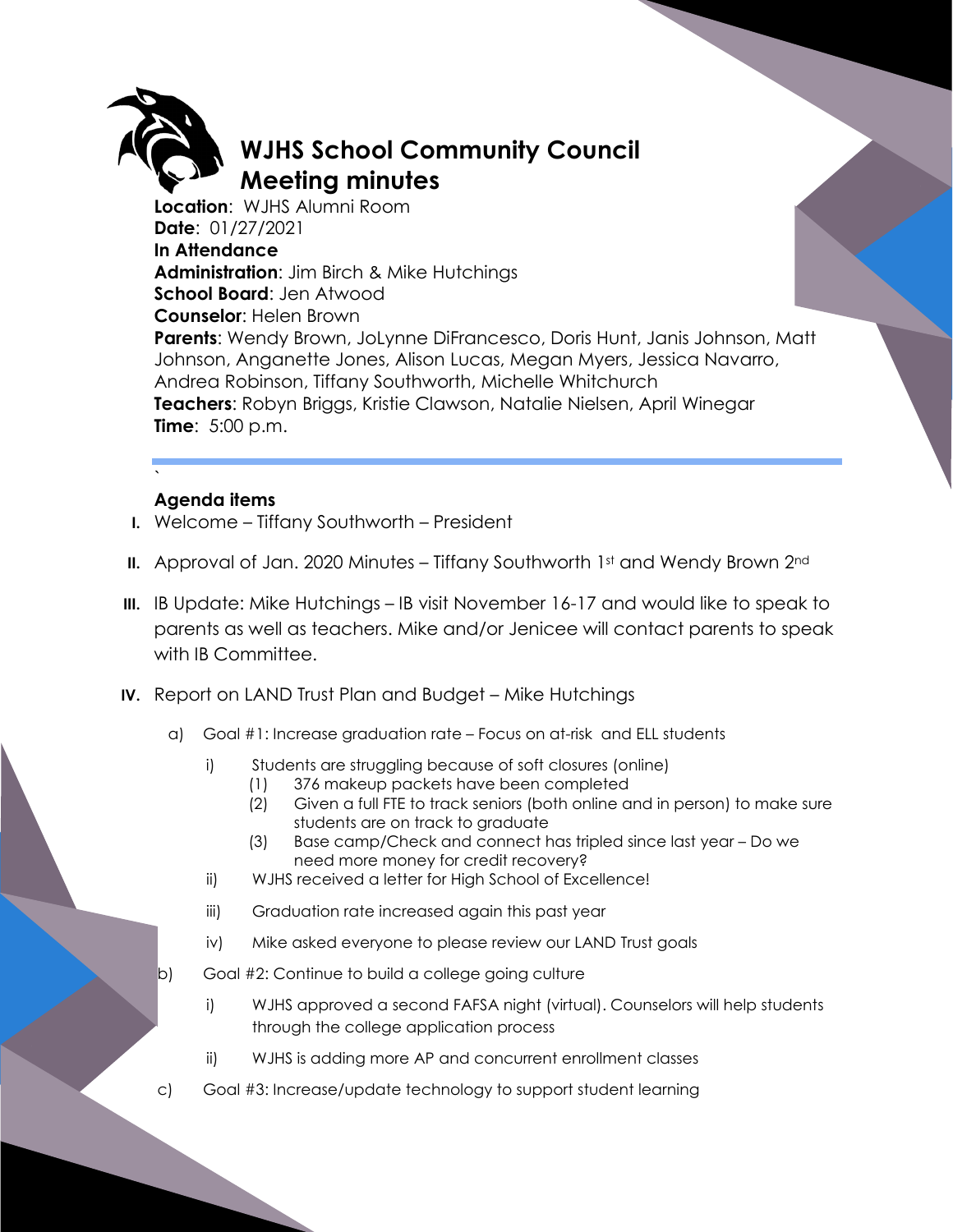- i) We have more Chromebooks coming in March
- ii) Goal to be a one-to-one school
- iii) We will work with middle school to have students keep Chromebooks all 6 years ( $7<sup>th</sup>$  grade –  $12<sup>th</sup>$  grade)
- iv) WJHS is down 32 Chromebooks from last year's closure (students didn't return Chromebooks)
- v) Textbook money is helping compensate the price of Chromebooks and carts
- **V.** Recommendation for 2021-2022 LAND Turs Plan and Budget Mike Hutchings
	- a) Goals will be the same as this year; we will just update the amounts being spent
- **VI.** IB Update Jim Birch and Helen Brown
	- a) Had two open houses for IB and had 20-25 kids attend
	- b) Contacting middle school about IB
	- c) Contacted other IB schools and we plan on 5-7 kids the first year
	- d) WJHS has a goal of 25-30 kids in three years
	- e) This program offers up to 30 credit ours for colleges in Utah
	- f) Studies show that students enrolled in an IB program have a higher rate of graduating college than students who do not enroll
	- g) IB is more like concurrent enrollment than AP classes
	- h) Students are allowed to take IB classes but not be enrolled in the IB program
	- i) IB is a two year program (Junior and Senior years) but they start preparing them in 9th grade
	- j) IB diploma is awarded through IB International
	- k) More information is on WJHS website
	- l) Helen asked all members to help spread the word about the IB program
- **VII.** School Guidance Report Helen Brown
	- a) Counselors completed over 1200 class changes during the first two weeks of the semester – Thanks for your patience
	- b) Tiffany stated that the form was very helpful
	- c) Counselors tried to accommodate students switching from virtual to in-person
	- d) PCCRs are coming up Juniors college and career plans
	- e) WJHS has a college advisor that will help students fill out application, complete the FAFSA, find campus visits, etc. Visit the counselor canvas page.
	- f) Registration for next year will be at the end of February
	- g) Students can bring home registration cards so parents can help them choose classes. Also a copy will be on the WJHS website